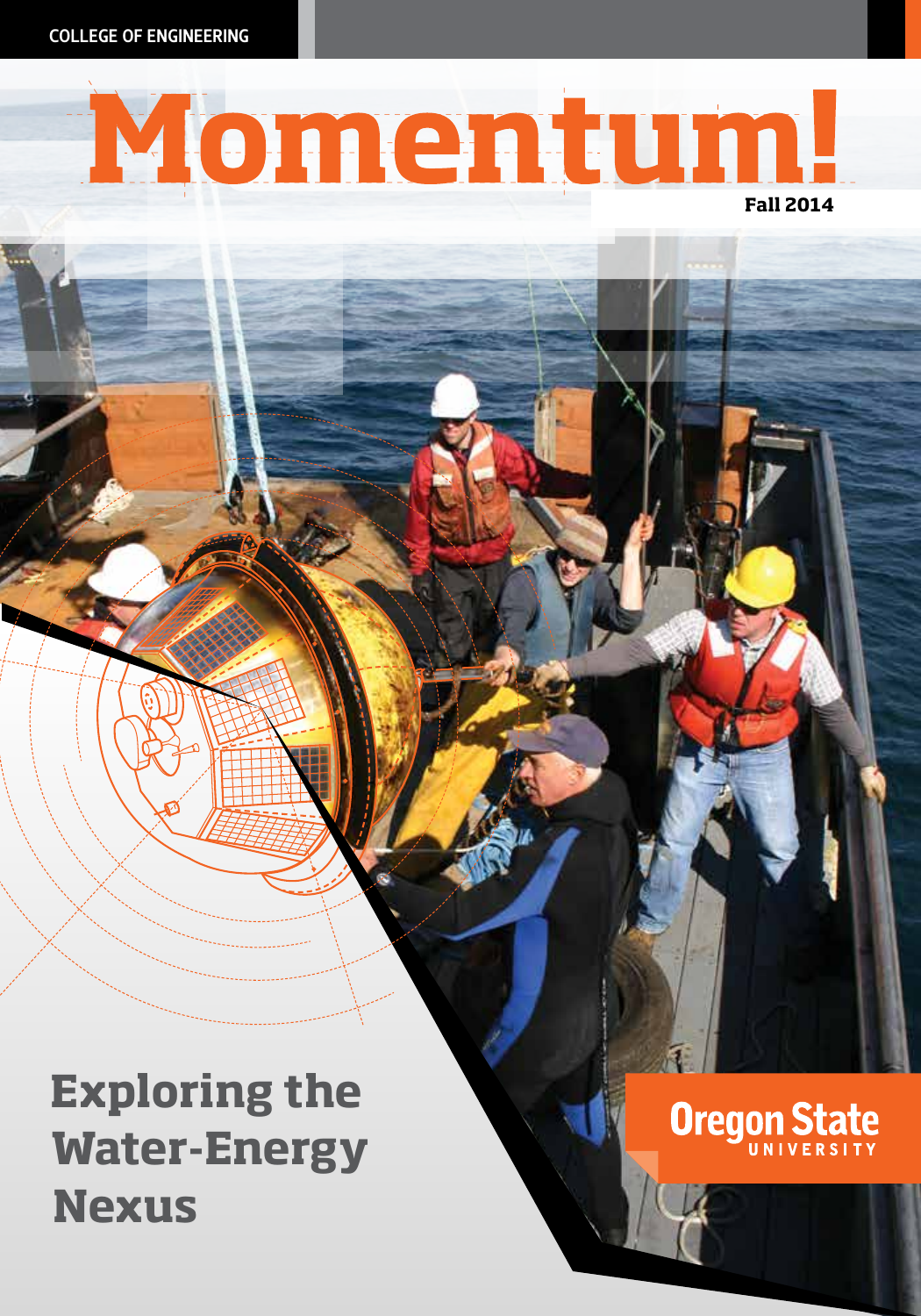#### EDITOR Thuy T. Tran

#### CONTRIBUTING WRITERS Gregg Kleiner, Marie Oliver, Thuy T. Tran, and Warren Volkmann

GRAPHIC DESIGNER Andrew Galluzzo

#### COPY EDITOR Marie Oliver

(Clarity Writing & Editing)

#### **PHOTOGRAPHERS**

Chris Becerra, Dan Hellin, Pat Kight (Oregon Sea Grant), Mitch Lea, Karl Maasdam, Kovit Pholsena, and Thuy T. Tran

#### FRONT COVER

Retrieval of a TRIAXYS™ wave measurement buoy at the end of the summer 2013 deployment. Shown are marine technicians Walt Waldorf (front), Tully Rohrer (center), NNMREC faculty Sean Moran (left), Ean Amon (right), and graduate student Josh Baker (rear) (Photo by Dan Hellin).

#### BACK COVER

Ocean Sentinel recovery operations at the end of the summer 2013 deployment. Shown are NNMREC faculty Ean Amon (left), Sean Moran (center), and graduate student Josh Baker (right) (Photo by Dan Hellin).

#### COLLEGE OF ENGINEERING

Oregon State University 101 Covell Hall Corvallis, OR 97331 541-737-3101 engineering.oregonstate.edu

## Momentum! **Fall 2014**

The water-energy nexus

6

. . . . . . . . . . . .

8

<u>. . . . . . . . . . . . . .</u>

10

. . . . . . . . . . . . . . .

12

Staking a claim in wave energy research

The fine art of trapping carbon emissions

Using microbes to make biofuels

Teaming up to improve micro hydropower and water resource management

Coastal engineers help harness waves without harming shore

Momentum! is published by the College of Engineering's Marketing Communications group. Comments and questions about this publication can be sent to the editor at editor@engr.oregonstate.edu



College of Engineering faculty and staff gathered at Reser Stadium for the 2013 Fall Awards Breakfast.

## The water-energy nexus

Energy production using today's fossil-fuel-based technologies demands massive amounts of water. Likewise, processing and diverting water require lots of energy. As the world faces the realities of population increases, developing economies, and climate change, properly managing these resources becomes one of the most critical tasks we face.

Researchers at the College of Engineering are collaborating across diverse disciplines to contribute knowledge and technologies at the water-energy nexus. In this issue, you'll read about several of these innovative projects and how they are moving the science forward.

- Oregon State University is taking leadership in the search for wave energy technologies, and two stories in this issue address pieces of this major undertaking. Research is underway to determine how and where to deploy wave energy converters for maximum efficiency and minimal impact to the shoreline. Also, the 2013 deployment of the Ocean Sentinel — a wave energy testing platform — provided an opportunity to study the integrity of its mooring system; a more sustainable, longer term solution to prevent biofouling; and how the presence of wave energy devices could affect life on the sea floor.
- Two separate, cross-disciplinary teams are looking for ways to offset fossil-fuel consumption by turning microbes into biofuels. One study uses algae as a microbial source and seeks to understand how certain technology choices impact water use in algal biofuels processing.
- Another team is developing tools that will help engineers determine where in developing countries to site micro hydroelectric plants. Their solution will also help farmers and others respond to changing water resources.
- And finally, understanding the fundamental mechanisms that underpin technologies for capturing and storing carbon dioxide could help to mitigate greenhouse gas emissions in the short term and go a long way toward protecting Earth's aquifers. One of our accomplished faculty was chosen to take her research to international audiences during 2014 as part of the Henry Darcy Distinguished Lecture Series in Groundwater Science.

These researchers and many more are seeking ways to help us be better stewards of our precious resources. Simultaneously, they are staying true to our mission of educating the Oregon State Engineer.

The Oregon State Engineer belongs to a unique class of engineers who possess a strong technical foundation coupled with well-developed leadership skills and a broad worldview. We give our students opportunities to participate in research as early as their freshman year, enabling them to integrate book learning with experiential opportunities, theory with practice, and fundamental knowledge with new discoveries. Our students are eager and able to play valuable roles in helping us learn how to be good resource stewards. Their future, and the future of their children, depend on it.



Go Beavs!

fest *4. 0.24*1

Scott A. Ashford, Ph.D. Kearney Professor and Dean Oregon State University College of Engineering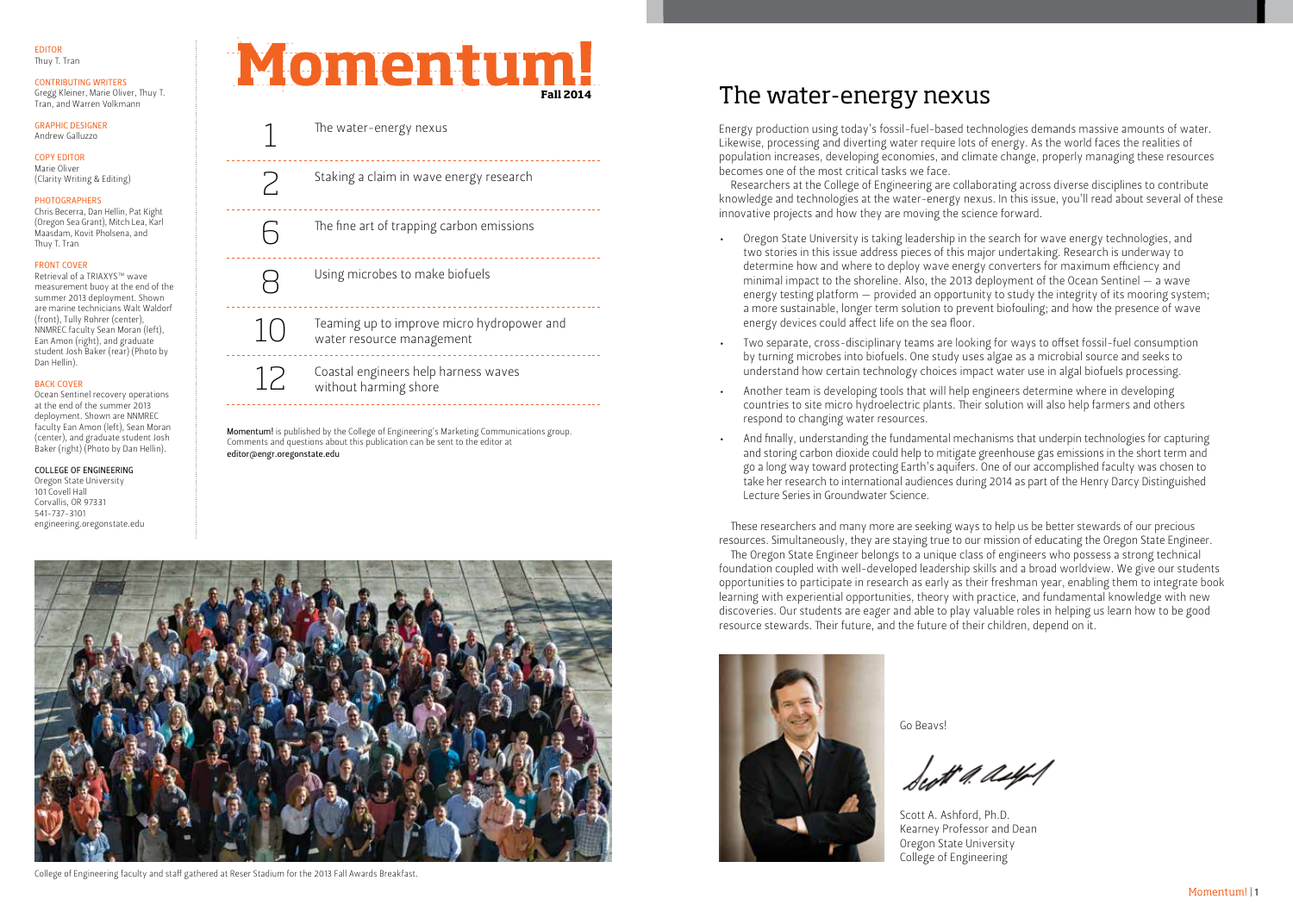*Professor Annette von Jouanne, on board the Pacific Storm, prepares for the first deployment of the Ocean Sentinel testing platform in August 2012.*

Staking a claim in wave energy research *By Marie Oliver*

Ocean currents as far away as Japan create the waves along Oregon's approximately 350 miles of rugged and scenic coastline. The immensely potent Pacific Ocean never ceases moving, regardless of the time of day, the season of the year, or the weather.

Harnessing power from this continual motion is not a new idea. But the world's increasing hunger for sustainable energy solutions has researchers scrambling to discover innovative and Earth-friendly solutions for moving oceangenerated energy onto the grid.

Contributing to the development of renewable energy sources is a high priority for Oregon State University's College of Engineering. "We really need to fully explore all forms of alternative renewable, fuel-free energy," said Annette von Jouanne, professor with the School of Electrical Engineering and Computer Science.

Von Jouanne, her colleagues, and numerous student cohorts have been working hard for the past 16 years to ensure that Oregon and the United States claim leadership in wave energy research.

### A perfect storm of location, facilities, people

Oregon State and its affiliated facilities are uniquely located and equipped for this type of research. Although Oregon's coast represents less than one percent of the world's coastlines, its characteristics make it innately suitable for this work. "It's always the West Coast of land masses that

have the strongest wave energy potentials, because global winds travel from west to east," said von Jouanne.

On the Corvallis campus, the Wallace Energy Systems and Renewables Facility (which von Jouanne co-directs) is the highest capacity university-based energy systems laboratory in the nation, and the O.H. Hinsdale Wave Research Lab houses some of the largest wave basins in North America. "All of our scaled laboratory facilities help energy developers go from the modeling stage to small-scale prototype development," said von Jouanne.

Fifty-two miles away in the coastal town of Newport, the Hatfield Marine Science Center provides ready access for instrument deployment and retrieval, plus abundant opportunities for environmental impact studies.

Thanks in large part to von Jouanne's consistent approaches to Congress over the years, investments at the federal level have enabled the university to significantly boost wave energy research efforts. In 2008, U.S. Department of Energy funding birthed the Northwest National Marine Renewable Energy Center. Housed on campus under the direction of Belinda Batten, the NNMREC (pronounced "Nim-rek") is one of only three such centers nationally. The NNMREC's mission includes conducting wave energy and tidal energy research, providing test sites and facilities for prototype devices, and assisting developers with planning and permitting activities. It is a collaborative venture with the University of Washington, which focuses on tidal energy.

#### Ocean Sentinel deployments

After proof-of-concept tests in 2007 and 2008, Oregon State engineers completed a mobile sea-worthy platform in 2012 called the Ocean Sentinel. It is designed to allow researchers to test scaled (up to 100-kilowatt) wave energy devices and has been deployed twice so far.

In late summer 2012, researchers used the platform to perform a six-week test on a wave energy converter prototype called WET-NZ (Wave Energy Technology–New Zealand). Although the device was not connected to the grid, the Ocean Sentinel allowed researchers to work with it as if it were. The Ocean Sentinel measured and recorded power output from the WET-NZ device, collected and stored data transmitted from a wave-measuring buoy moored nearby, conducted environmental monitoring using onboard instrumentation, and wirelessly transmitted collected data to a station on shore.

Because no device manufacturers were ready for testing in 2013, the NNMREC decided to conduct studies using just the Ocean Sentinel. One graduate student, Josh Baker ('13 M.S. Civil Engineering), used the opportunity to explore the effects of ocean waves and currents on the mooring system. Another, Malachi Bunn, tested an environmentally friendly method to prevent corrosion and biofouling. A faculty researcher, Sarah Henkel, studied how the presence of the test platform's anchoring system affects life on the ocean floor.

#### Josh Baker: Testing the mooring lines

The fact that there was no wave energy device being tested in 2013 allowed the NNMREC to focus on the Ocean Sentinel's mooring system. Baker took the opportunity to complete his master's thesis under the direction of Solomon Yim, the Glenn Holcomb Professor in Structural Engineering. A computer model had been used to design and test the first iterations of the system, and several changes were made to it before the Ocean Sentinel was deployed in 2012. Baker's first task was to update the model to more accurately represent the deployed configuration. His second task was to gather real-world data that could be used to characterize the behavior of the mooring system in various ocean conditions, and compare those data to model simulations.

The mooring system uses three lines in a triangular configuration; one drops off the bow and the others drop off each corner of the stern. Each line

connects to an 8,500-pound concrete anchor that sits on the sea floor at a depth of about 150 feet.

"The mooring system is designed to keep the Ocean Sentinel within an imaginary boundary called the watch-circle," said Baker, an active-duty lieutenant with the U.S. Navy Civil Engineer Corps. "You want the watch-circle to be small to prevent the Ocean Sentinel from running into the wave energy device being tested, which requires tight mooring lines. However, the mooring lines should also be loose enough for the Ocean Sentinel to ride over large waves."

Load cells — electronic instruments used to determine how much force each mooring line is subjected to — are



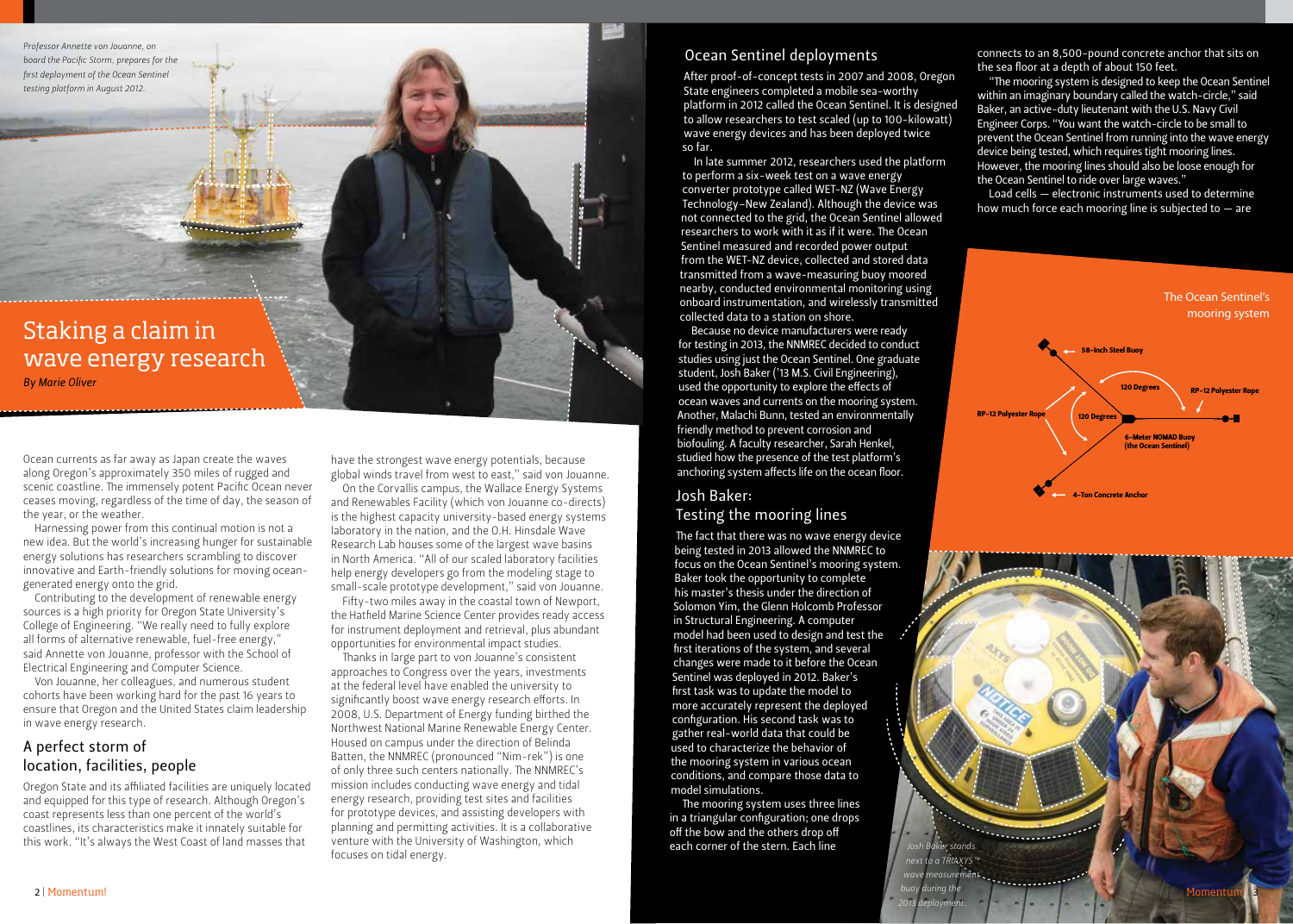installed between the Ocean Sentinel and each mooring line. They are then connected via instrumentation cables to computers onboard the Ocean Sentinel, where the realtime tension force on each mooring line is recorded.

Simultaneously, a TRIAXYS™ Directional Wave Buoy measures environmental data. It logs information about the waves, including how big they are, what direction they are coming from, and how often they pass through. It also captures data about the current: how fast it is moving and in what direction. The data are sent wirelessly from the TRIAXYS™ to the Ocean Sentinel.

"The benefit is that you have all of this environmental data for the site throughout the deployment, and you're able to couple it with the tension-force data," said Baker. "Then you can compare the results to the design specifications of the mooring system and see how it performs."

Typhoon Pabuk off the coast of Japan in September 2013 provided a perfect opportunity to test the mooring system's limits. Thirty- to 40-foot waves off the Oregon coast caused the Ocean Sentinel to drag its anchors along the ocean floor and move out of its watch-circle.

"That's a bad thing — you don't want that to happen," said Baker. "But it did happen, and it was actually a great time for this type of failure. The Ocean Sentinel was out there by itself, and it moved only about 400 feet. If we had been testing a wave energy device, it could have been a real issue. But it ended up being a very useful study, because it showed the limits of the Ocean Sentinel's current mooring system without any major consequences."

Baker's preparation for testing the mooring system began well before the Ocean Sentinel was deployed. He worked with NNMREC faculty Sean Moran and Ean Amon to determine which load cells to use, where they should be installed, how to connect them to the mooring lines, and how to connect them to the computers. He was the lead graduate student aboard the R/V Pacific Storm — Oregon State's retrofitted trawler — during deployment.

After several weeks of data were collected, Baker analyzed and interpreted the output, then made some preliminary comparisons to simulations using the updated computer model.

"The model provided fairly accurate results in some areas, but it was way off in others, so the computer model needs some work," said Baker. "And that's not an abnormal thing — that your field conditions cannot be predicted exactly by a computer model — you're going to see a margin of error." Another graduate student will build on Baker's work to finetune the model and improve its accuracy.

### Malachi Bunn: Looking for biofouling solutions

Although the September storm was a boon to Baker's research project, Bunn wasn't so lucky. Bunn, who is pursuing a Ph.D. in the School of Chemical, Biological and Environmental Engineering under the guidance of Associate Professor Alex Yokochi, has been lab testing a method for preventing biofouling — the unwanted accumulation

of organisms, algae, plants, and animals — at the Hatfield Marine Science Center. He wanted to take advantage of the Ocean Sentinel's deployment to subject his antifouling method to a real-world test.

"The ocean is what can be considered an extreme environment," said Amon, assistant professor in the School of Electrical Engineering and Computer Science, who was instrumental in developing and deploying the Ocean Sentinel. "Saltwater is very corrosive, and it's a very live environment. Every time we pull equipment back out after even just a few months, it's surprising how much growth there is on everything — everything from green slime all the way up to small-sized barnacles and kelp. So having devices out in that environment that have moving parts and can become entangled and bound up by growth makes the anti-biofouling coatings and other measures extremely critical for their success."

Bunn is recycling an idea that has been in the literature for a couple of decades. He mixed graphite powder, which is extremely electrically conductive, into polyurethane paint, and applied an electrical charge to it. "The voltage causes a chemical reaction that generates a small amount of bleach at the surface, and the bleach prevents barnacles and algae from growing," he said.

He believes that this is a solution whose time has come. "The idea has been out there for a while, but it's been largely discounted," he said. "People think it's complex. They think the electronics are expensive, but in 2014, our electronics are significantly cheaper than they were in the mid-1990s, so that cost is mitigated. A wave energy buoy is already generating electricity, so no added battery system or power generation is required — you just take off a tiny bit of that power to provide the energy to run the system. So a lot of the concerns people have had for implementing this are not really applicable."

Antifouling coatings used today contain copper oxide and organic biocides, which are toxic to marine life, and they have relatively short life spans. "You've got somewhere in the range of three to five years at the most with any of those kinds of paints," said Bunn. "But with the electrochemical antifouling, you never run out, assuming that the paint doesn't break down, which is one of the things I'm studying. So you don't have to take in your wave energy device — you can just leave it until some other source of failure occurs."

Although bleach in large quantities might be harmful to ocean life, Bunn said that the small amount created using his antifouling method is easily and quickly dispersed, and it is not an environmental concern.

Bunn applied his electrically conductive paint to some plastic slabs and hung them off the side of the platform last summer. "Unfortunately, I don't have a whole lot to say about the results of that, because the extreme storm ripped off the plates," he said.

But he's not giving up. He expects to have another opportunity to try again.

*Ph.D. candidate Malachi Bunn applies a conductive paint made from polyurethane and graphite to a plastic plate in preparation for a test of the electrically driven anti-biofouling system.*

## Sarah Henkel: Surveying ocean life at the test site

Henkel, assistant professor in the Department of Zoology and senior researcher at the Hatfield Marine Science Center, specializes in the biological effects of wave energy device installations. She has been conducting a variety of benthic surveys — studies of life on the ocean floor since 2010.

Henkel was excited about leaving only the mooring system in place over the past few months. Her team uses a 500-pound device with jaws that grab a square of sediment from the sea floor, and getting too close to the anchors during the 2012 deployment could have put the platform and the wave energy device they were testing at risk.

"Now I can do sampling very close to the anchors without being worried about my gear getting tangled up with the expensive equipment," she said. "This has been an opportunity for me to look for potential changes to the benthic system very close to the mooring system."

Henkel's team was able to get the first samples close to the anchors in October 2013 and April 2014. They analyzed the grain size of the sediment and identified and counted all organisms living in the sediment.

Results are preliminary, and Henkel has not drawn any firm conclusions. She was not surprised to notice some scouring around the concrete anchors, where the finer sediment particles had floated away. "It's a situation that bears watching in the future because it could affect the communities of organisms that populate the nearby area," she said."When we get half a kilometer away from the anchors, we can't detect any changes, so the effects are extremely localized, and it's unlikely to have populationlevel effects on organisms or on any predators that might feed on the organisms that live in the sand."

The question becomes scaling up. "When you deploy one device, you get a very localized effect. But if you were to deploy tens or hundreds of devices, each one with a small sphere of influence, they could potentially start overlapping and cause population-level impacts," she said. "That's what remains to be seen."

Henkel hopes to take more samples this summer before the mooring system is removed.  $M!$ 

4 | Momentum! | 5 | Momentum! | 5 | Momentum! | 5 | Momentum! | 5 | Momentum! | 5 | Momentum! | 5 | Momentum! | 5 | Momentum! | 5 | Momentum! | 5 | Momentum! | 5 | Momentum! | 5 | Momentum! | 5 | Momentum! | 5 | Momentum!



arah Henkel and Kody Robinson, co-captain of the R/V Elakha ("Sea Otter"), wrangle a Giant Pacific Octopus captured in a beam trawl at the site. The beam trawl is used to survey larger organisms living on the surface of the sediment to complement the grab samples.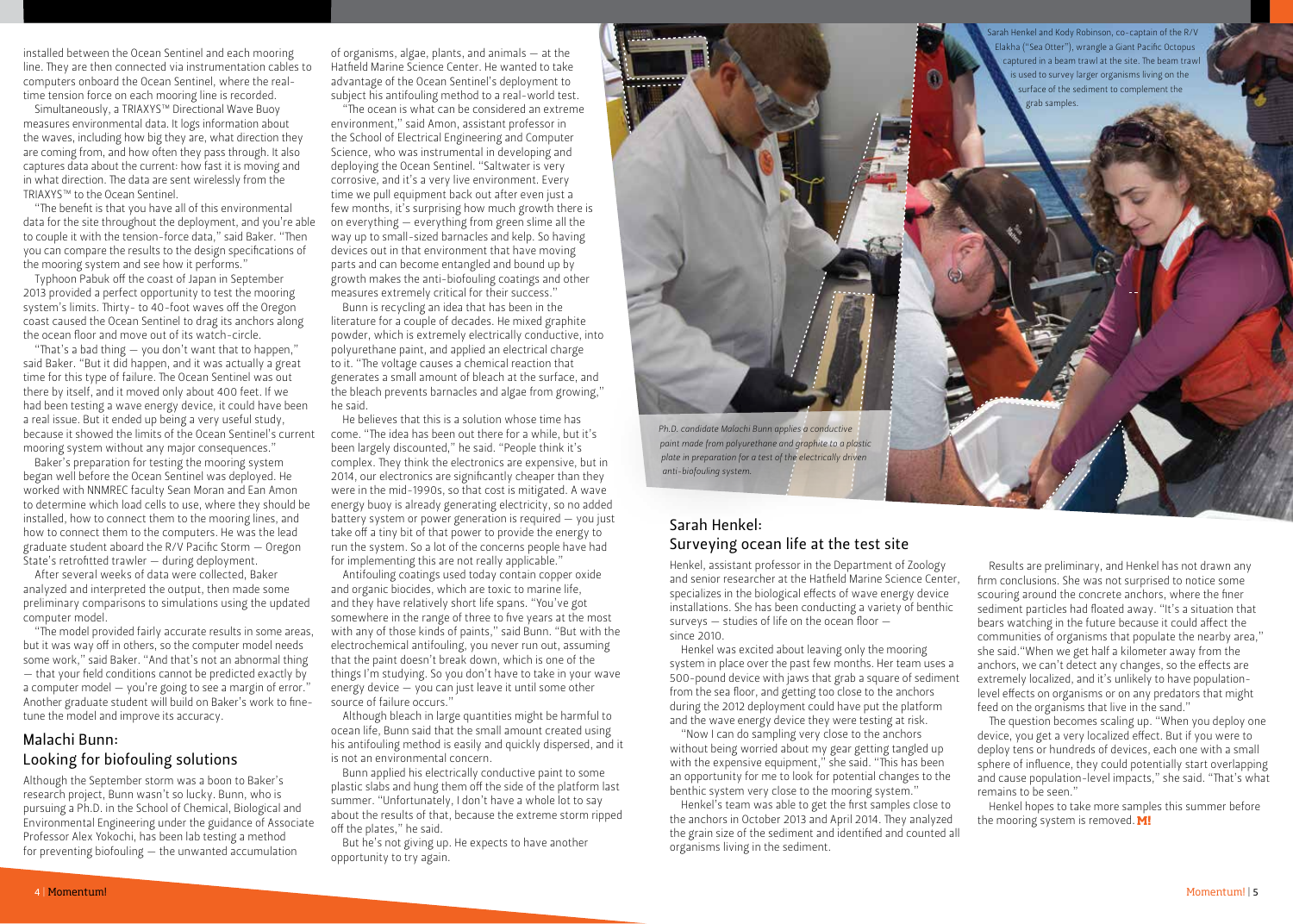## The fine art of trapping carbon emissions *By Thuy T. Tran*

Unraveling the tangled and politically charged threads of global climate change — fossil fuel consumption, economic health, and the progress of renewable energy — requires a comprehensive portfolio of research efforts. Dorthe Wildenschild, professor in the School of Chemical, Biological and Environmental Engineering, is advancing the fundamental science that underpins carbon dioxide (CO2) capture and storage (CSS) — also known as sequestration.

CSS technologies capture CO2 that power plants and other large industrial sources would otherwise release into the atmosphere. They compress the CO<sub>2</sub> into its supercritical (fluid) state and inject it deep underground, often a mile or more below aquifers and beneath geologic structures.

This year, Wildenschild has been sharing her work at universities around the world as part of the Henry Darcy Distinguished Lecture Series in Groundwater Science. She enjoyed bringing her lecture back home to Oregon State in mid-April, where it was a relief for her to once again encounter familiar faces and classrooms. As a 2014 Darcy Lecturer, she will have delivered 38 seminars in 37 cities in eight countries by the end of the year.

Once supercritical CO2 is injected underground, four mechanisms can take place: structural trapping, solubility trapping, mineral trapping, and capillary trapping (also called residual trapping). Among these, Wildenschild sees

the most promise using capillary trapping, and she is looking for ways to optimize the method.

*Professor Dorthe Wildenschild discusses a new approach to rock sample saturation with research associate Linnéa Andersson.*

Because supercritical CO<sub>2</sub> is usually less dense than underground brine (subsurface water containing high concentrations of dissolved mineral substances), supercritical CO2 will migrate up until it hits an impermeable rock and, hopefully, stay there. This is called structural trapping, but it's not a perfect solution.

"The problem comes in when there's a geologic fault or an old well bore," said Wildenschild. "The CO2 can then migrate upward, acidify aquifers, and make the groundwater undrinkable."

In the best-case scenario where the supercritical CO2 does remain trapped, the hope is for it to slowly dissolve (called solubility trapping), sink, and eventually precipitate out as carbonate minerals (called mineral trapping).

"That is the ultimate sequestration," said Wildenschild. "But, given the kinetics of the dissolution, and particularly the mineralization, we're talking about thousands of years. It's not going to solve the problems for us here and now."

Wildenschild's research focuses on capillary trapping. This method involves injecting supercritical CO2 into a porous underground medium (see illustration). The underground brine is pushed out of the way, only to return when the injection stops, and capillary forces hold the CO<sub>2</sub> in tiny clusters in the pore space.

"It's basically like holding liquid in a straw, and because of the interfacial tension (capillary forces), the CO2 can't go anywhere," said Wildenschild. "To me, that provides a lot more security than having to rely on a stratigraphic trap not being compromised. The other advantage is that the CO<sup>2</sup> is distributed in many tiny little pores instead of one large volume, significantly increasing the surface-to-volume ratio, and making the dissolution and precipitation steps go much faster."

Wildenschild mimics different injection scenarios in the lab by varying parameters such as pressure, temperature, salinity, flow rate, and volume. She uses x-ray microtomography, a technique similar to CAT scanning that yields 3-D information on the internal features of an otherwise opaque medium. The technique allows her to "see" inside the pore space in order to fully understand and maximize capillary trapping efficiency.

Her experiments are carried out at the Advanced Photon Source at Argonne National Laboratory, a national user facility with the brightest x-ray photon beams in the western hemisphere.

"We use synchrotron radiation to see more, and better, and faster," said Wildenschild. "It's like CAT scanning on steroids." Wildenschild's research is unique in the field, because it provides an understanding about how things work at the

level of individual fluid-to-fluid interfaces. "We put a lot of emphasis on generating really, really

accurate data at very small scales," she said. "I think we are

probably the only group that has done imaging with x-ray microtomography at a very small scale in a synchrotron environment, and controlling as many variables as we do."

Results so far indicate that the injection can be manipulated to maximize the amount of supercritical CO2 trapped. The size and local connectivity of the tiny pores affect subsequent dissolution and mineralization mechanisms.

Among fossil fuels, coal is the major culprit in global CO<sup>2</sup> outputs. Coal plants make up the largest source of greenhouse gas pollution in the United States, and China consumes nearly as much coal as the rest of the world combined.

"People are going to continue to use coal as long as it's there and it's cheap," said Wildenschild. "Coal is not going away until there are alternative energy sources that are as cheap. We need a bridging solution that deals with CO<sup>2</sup> emissions, yet doesn't destroy our water resources."

Wildenschild hopes that the fundamental understanding of how small-scale capillary trapping takes place will ultimately lead to implementation recommendations for actual large-scale injection processes, and thus advance efforts to address climate change at a global level.

"The dream is to find something by looking at these tiny pores that will help to figure out how to store CO2 in the most secure way," she said. "I hope to contribute to solving the short-term problem."M!

*Professor Dorthe Wildenschild, research associate Linnéa Anderson, and Ph.D. candidate Anna Herring discuss thermocouple readings providing the temperature record for their supercritical* 

*CO2 sequestration setup.*

*An x-ray microtomography image of a sandstone rock, showing a 3-D cutout of the sample. Trapped supercritical CO2 clusters are highlighted in yellow.*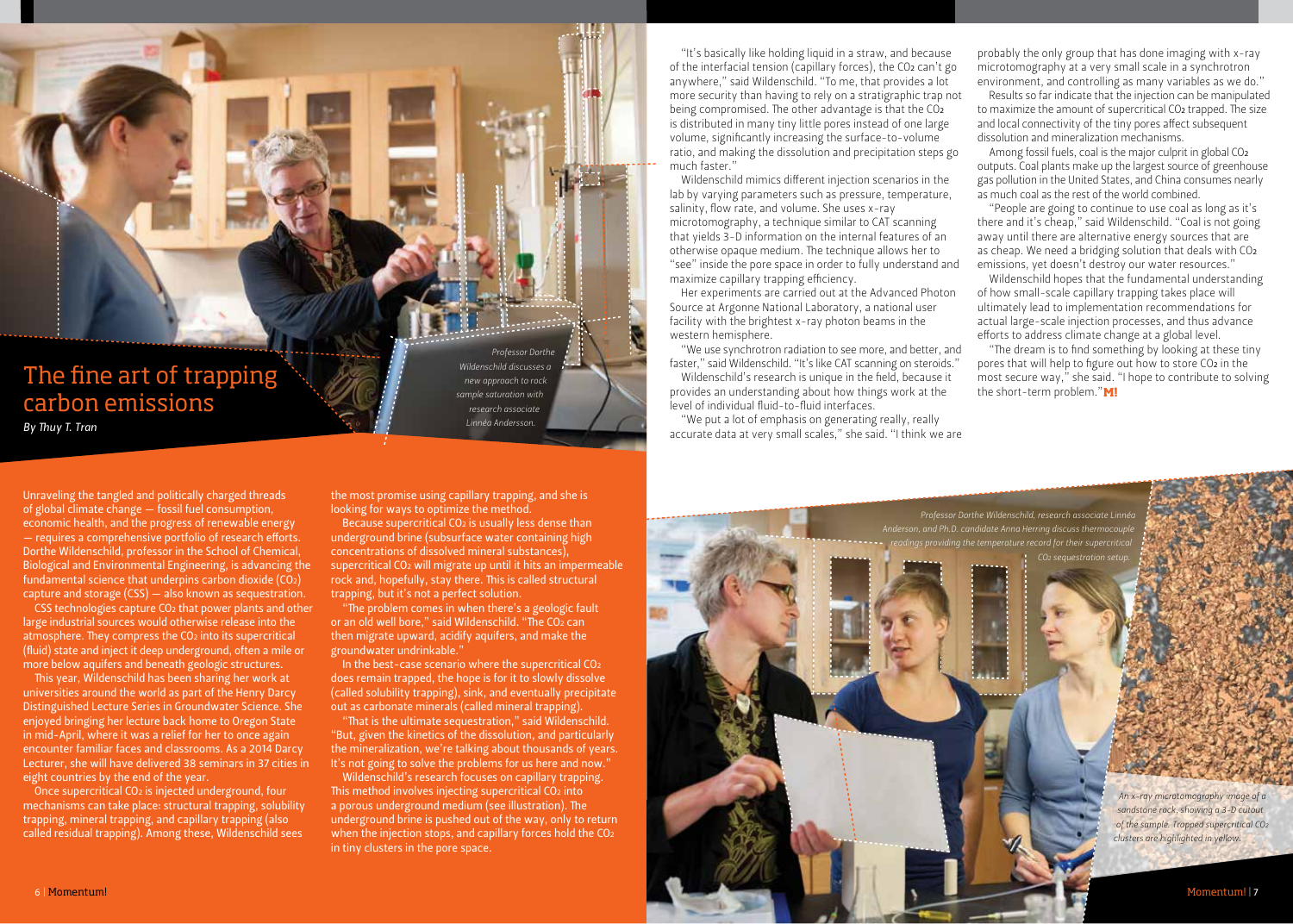Greenhouse gasses respect no borders as they waft around the globe. Carbon dioxide (the headliner) and methane (its lesser-known, but more potent sidekick) challenge researchers all over the world to work together to find a solution to global warming.

Chemical, biological, and environmental engineers at Oregon State University are collaborating among disciplines to develop new processes that use microbes to convert greenhouse gasses to fuel and beneficial products.

#### A methane bioreactor

A one-year grant from the Department of Energy is funding the development of a bioreactor that can turn methane (natural gas) into a liquid fuel that can be transported and pumped like gasoline. The \$631,000 grant came through the Advanced Research Project Agency–Energy (ARPA–E).

"Currently, there are no commercially viable biological approaches to convert methane into a liquid fuel," said Lewis Semprini, distinguished professor of environmental engineering. Semprini is working with Mark Dolan, an environmental engineer who knows how to keep methaneeating bacteria alive and well fed; Goran Jovanovic, a chemical engineer who is designing the bioreactor; and Karl Schilke, a biological engineer who is working on immobilizing the bacteria in a biofilm.

The team is designing a bioreactor with a stack of plates (the lamina) that are infused with methane-eating bacteria called *Methylosinus trichosporium OB3b*. The biomechanics of the system are simple: methane and oxygen are piped into the bioreactor and flow between the plates, which create a very large surface area for gas exchange. The microbes do what their kind has done for millions of years: take in the single-carbon methane gas and, in its first step of utilization, convert it to liquid methanol.

"We are trying to trick these microbes into stopping their utilization processes at methanol, instead of converting the methane all the way to carbon dioxide," Semprini explained. "Another challenge is to extract the liquid fuel without putting a lot of energy into the system. Our bioreactors have to be very energy efficient."

Oil fields roar day and night with giant plumes of burning methane because there is no pipeline to carry the methane gas, but an on-site bioreactor could convert that wasted jet of methane into fuel. This methane-to-liquid-fuel bioreactor could be transported to remote locations, including oil fields in desert areas, frozen tundra, and deep water.

Other ARPA–E projects are trying to genetically engineer methane-eating bacteria to make a four-carbon alcohol called butanol, which has a higher energy density than methanol. If these researchers are successful, the new strain of microbes can be seeded into the bioreactor to make butanol.

#### Biofuel from algae

First-generation biofuels are relatively simple: they use yeast to break down starch from corn to make ethanol, which can be added to gasoline. Second-generation biofuels come from biomass, such as wood and corn stalks. Third-generation biofuels, which have been under development for the past decade, extract fuels from algae, or in some fashion use carbon dioxide as a starting point.

Oregon State researchers are receiving a four-year, \$2 million grant from the National Science Foundation's Emerging Frontiers in Research and Innovation program to focus their efforts on algal biodiesel, a third-generation biofuel. This research project uses algae — another type of microbe — to pull carbon dioxide directly from the air using photosynthesis.

"Algal fuels are a possible solution in the quest to find nonfossil fuels," said Christine Kelly, associate dean for academic and student affairs and one of the principal investigators on the project. "Algae take carbon dioxide from the atmosphere, instead of mobilizing it from the subsurface like petroleum fuels. This is why algal biofuels are potentially better environmentally."

The system will use a specific type of algae, classified in a group called diatoms, which have a stiff but flexible body made of chitin — the same material found in the shells of insects, crabs, and lobsters. The diatoms will be grown in water enriched with carbon dioxide. The algae use photosynthesis to convert the carbon dioxide into lipids that can be easily converted to biodiesel.

Kelly is working on the project with Greg Rorrer, who spearheaded the program and is now at the National Science Foundation. J. Antonio Torres of Oregon State's Department of Food Science is working on how to extract the lipids and useful byproducts from a watery mash of diatoms. Bettye Maddux of the Department of Chemistry is also a principal investigator.

Kelly, Rorrer, and Torres are working to create lab-sized prototypes of portions of the system that may one day result in a commercial-scale biofuels refinery. For her part, Kelly is performing a technical economic analysis and lifecycle analysis to determine how the process can be implemented on a commercial scale.

The lifecycle analysis includes the impact of water use in the production of the algal biofuels and illustrates the inextricable tie between two vital resources: water and energy.

Besides the biofuel, the process yields two high-value products: chitin and glucosamine. The chitin from the diatoms' cell walls is ideal for making hemostatic bandages to manage bleeding during emergencies. Glucosamine is a valuable nutrient that is popular with athletes and physical therapists for its beneficial effects on bones and joints.

In the final steps of the process, lipid and chitin will be removed from the diatom debris, which will then be treated by anaerobic digestion to recycle nutrients and generate methane gas.

*Graduate student Bryan Kirby describes algae harvesting to Associate Dean for Academic and Student Affairs Christine Kelly and fellow student Xuwen Xiang.*

HORVES!  $-MCC$ 

If both of the engineering programs succeed, the methane produced by the Kelly-Rorrer-Torres-Maddux biofuel plant could be piped into the Jovanovic-Semprini-Dolan-Schilke bioreactor, transforming a potent greenhouse gas yet again into something useful, creating a never-ending cycle of carbon re-use. M!

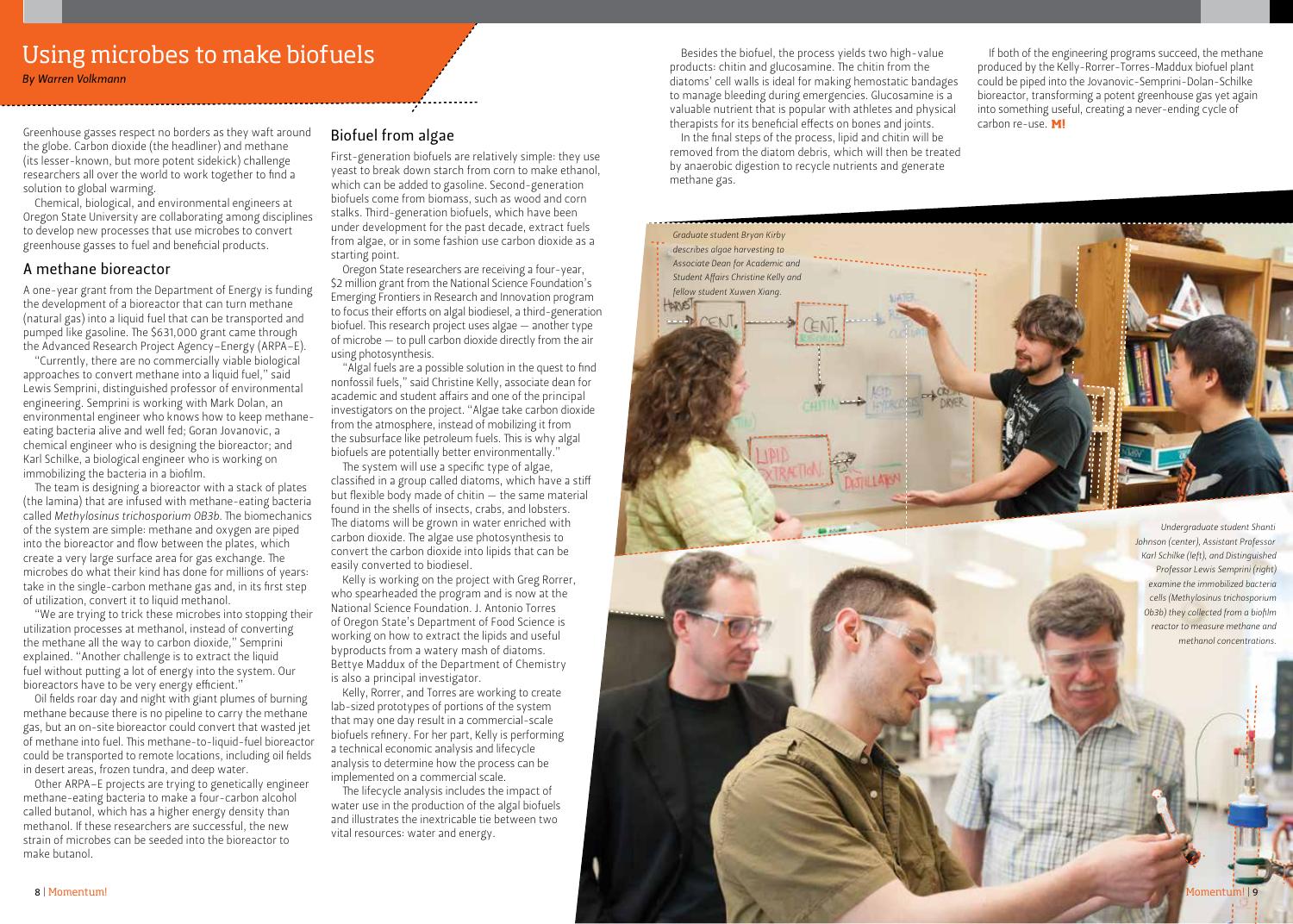## Teaming up to improve micro hydropower and water resource management

**By Gregg Kleiner** 

*Ph.D. candidate Thomas Mosier checks the output from a laboratory model of a pico hydropower (up to 5 kW) system while Professor Kendra Sharp adjusts the flow the turbine.*

As the world prepares for climate change to impact snowpack and rainfall — which will, in turn, impact water levels and stream flow — two Oregon State engineering professors and a standout graduate student are developing tools that promise to successfully site micro hydroelectric plants in developing countries and to help farmers and others respond to changing water resources.

Kendra Sharp, professor in the School of Mechanical, Industrial, and Manufacturing Engineering and a Glumac Fellow in Sustainable Technologies, works on the application side of micro hydro, researching where and how to install the small, stream-based power plants that bring light, refrigeration, and ice to corners of the earth with no electricity.

"I'm very interested in energy in the developing world, and the ways our research can have a more direct societal impact," said Sharp. "My background is in fluid mechanics, so it makes sense to focus on micro hydro, but the societal impact part is one of the main things driving me on a project like this one."

Micro hydro generally refers to small hydroelectric power plants that generate up to 100 kilowatts (kW) of electricity, Sharp said. As few as two kilowatts can make a huge difference in the lives of people in a small village.

In her research, Sharp looks for places on the planet where micro hydro is currently being implemented with good results, like Nepal. She also searches for locations with good micro hydro potential — villages with no access to power, but in close proximity to flowing water and enough elevation drop to make micro hydro possible. These places are often in mountainous regions, where bringing in power using traditional infrastructure can be challenging.

But in order for micro hydro to be successful, engineers need to know if stream flow will be sufficient to power the plant most of the year, and reliable stream flow data are often nonexistent in certain isolated areas. This is why David Hill, associate professor in the School of Civil and Construction Engineering, is collaborating with Sharp. He and doctoral candidate Thomas Mosier are developing quantitative tools for predicting stream flow in data-poor regions of the world in order to better assess site suitability for micro hydropower.

"If you're interested in developing a micro hydro site, you need information on watershed characteristics, runoff, precipitation, temperature, and all those variables that are going to help predict what the potential yield might



be," Hill said. "The main inputs to prediction of stream flow on any physical scale are weather data, but getting weather data on the resolution that's appropriate for a small-scale hydro project can be difficult."

Although climate modelers generate temperature and precipitation variability results, the data are often too coarse to be of use when engineers need to zoom in on small streams in mountainous terrain. So Mosier, a former Peace Corps volunteer to Kenya, has developed novel ways to convert existing global weather data to a very fine spatial scale.

"Thomas has developed algorithms that will basically do this for anywhere you want, globally," Hill said. "He's produced codes and associated data sets so that anyone can acquire his programs, specify a region of interest, obtain these high resolution monthly weather grids, and use them as input to whatever stream flow model they might want to use."

While Mosier's research has been focused on developing tools for use in Pakistan, a lot of his work is broadly applicable in other areas, Sharp said. "This is illustrated in the tools he has developed that provide precipitation and temperature on a one-kilometer grid over any global land surface," she said. "He's distributing those data via the OSU website, globalclimatedata.org."

So far, Sharp and Hill's research has been funded mainly by a \$50,000 Catalyzing International Collaborations seed grant from the National Science Foundation (aimed at furthering the collaboration with the Centre for Energy Systems at the National University of Science and Technology in Pakistan), and a Graduate Research Fellowship from the Oil Spill Recovery Institute.

"We've used that seed funding very effectively," Sharp said. "The traction per dollar on that grant has been very high, and Thomas is excellent, so he's really helped us move things along."

Mosier, who is a dual-major Ph.D. candidate in water resources engineering and mechanical engineering, is one of only three Oregon State students to receive an Evans Family Fellowship, set up by Dick ('69 B.S. Industrial Engineering) and Gretchen ('69 B.S. Elementary Education) Evans to support graduate work in humanitarian engineering.

Although currently focused on micro hydro, both Sharp and Hill are excited about the potential to apply their research to other areas worldwide, including helping to predict and respond to changes in water resources triggered by climate change.

"Imagine scenarios 50 years out in places where runoff is currently modulated by snowpack," Hill said. "The net precipitation might be the same, so the net runoff would be the same, but the timing of that runoff could change dramatically if late winter warms significantly and water currently stored in the snowpack and released over months runs off almost immediately."

This lack of buffering due to the disappearance of snowpack as a storage reservoir could be a concern not only for agriculture and power generation, but also for flood control and municipal water use, Hill said.

"One of the reasons I'm excited about the project is that I can see the wider applications," said Sharp, who is currently working with the NGO Green Empowerment to generate data they can use for a site in Peru. "Our work can be applied all over the world, including Oregon." $M!$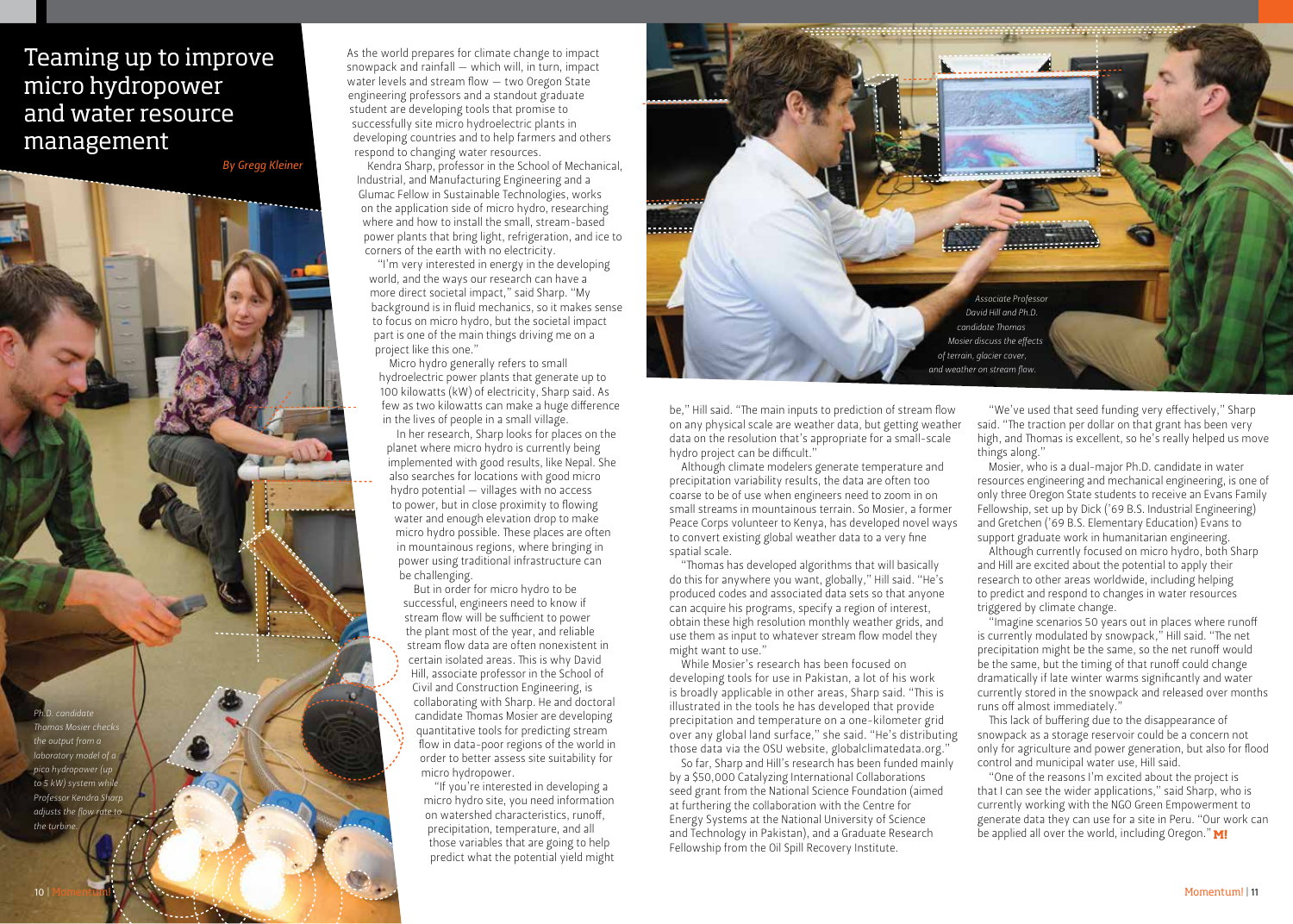## Coastal engineers help harness waves without harming shore

*By Warren Volkmann*

Every winter, across the vast open reaches of the north Pacific, one of the greatest energy systems on the planet comes online. As the northern hemisphere tilts away from the sun, the jet stream shifts south, sending howling storms down across the Bering Sea.

Driven by gale-force winds for thousands of miles, the ocean that was named for its calmness — Pacific — is transformed into a rolling, roiling seascape. Enormous swells roll out far beyond the storms that spawned them, sustained by their immense momentum until they crest and crash onto the Northwest coast.

Their unpredictable arrival on the Oregon Coast is greeted with elation and trepidation. Big wave surfers from around the world converge on Lincoln City, but only the very best dare to challenge the epic surf. Nelscott Reef, — a shallow bank about a mile offshore, trips the racing swells and forms picture-perfect walls of water that stand as high as five-story buildings. The immense breakers toss giant driftwood logs like toothpicks and can reshape entire beaches in a few days.

If the energy of the waves could be captured, the power of these winter storms could light up every community on the Oregon Coast, according to wave energy researcher Merrick Haller of Oregon State University's College of Engineering. But just the thought of trying to harness all that power leaves Haller shaking his head in thoughtful wonder. "The idea is to design wave energy technology that can survive those waves," he said. "The challenge is to withstand the winter so that energy can be generated throughout the year. You don't want to have to retrieve your equipment every time there is a bad storm."

As part of the college's Coastal and Ocean Engineering program, Haller directs research on how and where to deploy arrays of power-generating buoys, referred to as wave energy converters, or WECs. He studies not only the impact of the waves on the buoys, but also the potential impact of the buoy arrays on the nearby shore.

Although winter storms can carve up the Oregon beaches in just days, Haller is studying how rows of wave energy converters a few miles offshore might alter the shoreline over months and years.

"We are looking at how arrays change the distribution of wave energy on shore," he explained. "If you create an area of smaller waves, you might induce unnatural currents — like rip currents that flow out from the beach. That might change sediment transport, either eroding or accreting the shoreline. We are trying to provide a design tool that will help wave energy developers avoid this situation."

Haller is joined in this work by master's degree candidate Annika O'Dea, a Sea Grant Scholar who came to coastal engineering from oceanography. Born in Japan but raised in Bloomington, Indiana, Annika attended Vassar College in New York, where she majored in biology. Her international studies began in her junior year with a semester in Madagascar. After graduating, she spent a year studying French in France, and then enrolled in a master's program in oceanography at the University of the Mediterranean in Marseille. She completed the master's with an internship in Senegal, where she studied sustainable fisheries in connection with a USAID-funded project that was developed by the University of Rhode Island's Coastal Resources Center and implemented locally by the World Wildlife Fund.

While scouting for her internship, O'Dea came across a list of coastal engineering firms.

"The more I learned about nearshore processes, the more interesting I found it," O'Dea explained via email from Scotland, where she had been invited to attend the Environmental Interactions of Marine Renewal Energy Technologies conference. "I had never thought of this as a potential career path, but I started looking into coastal engineering master's programs almost immediately.

O'Dea was attracted to Oregon State because several professors are doing research she finds interesting. "I liked the location, and the program had a really good reputation," she said. "Also, my grandfather is an alumnus of the OSU College of Engineering, so I have family ties to the school."

O'Dea brought her knowledge of oceanography to Haller's team and set about analyzing the shoreline impacts of wave energy converters. Since the converters extract energy from ocean swells, the waves behind the

arrays are smaller — an effect referred to as a "WEC shadow." O'Dea studied how the distance from the shore and the space between converters affected the shadow.

"What we learned was that there are many factors influencing the WEC shadow," she explained. "The most significant changes in the nearshore wave climate will occur when WEC arrays are located close to shore, when there is little space between devices, and with highenergy swell conditions."

O'Dea presented her first findings last fall at the American Geophysical Union conference in San Francisco. In April, she presented a paper — *Analysis of the Impacts of WEC Arrays on the Nearshore Wave Climate* — at the Marine Energy Technology Symposium in Seattle. A journal article is in the works.

Haller put her research into context: "Annika's research is definitely of interest to the energy industry. If you are evaluating sites to put out an energy array, this is the kind of research you are looking for. What Annika has done is to identify a better threshold for environmental impacts. Her approach is quantitative. That is new. Using her computer modeling, you can determine the impact of an array on the nearby shoreline."

O'Dea's computer modeling will be put to a real-world test at the Pacific Marine Energy Center test grids located offshore near Newport. The Northwest National Marine Renewable Energy Center will manage the testing.

Meanwhile, O'Dea will be embarking on her next international adventure: she has been awarded a Fulbright scholarship to return to Senegal in October to study coastal hazards.  $M!$